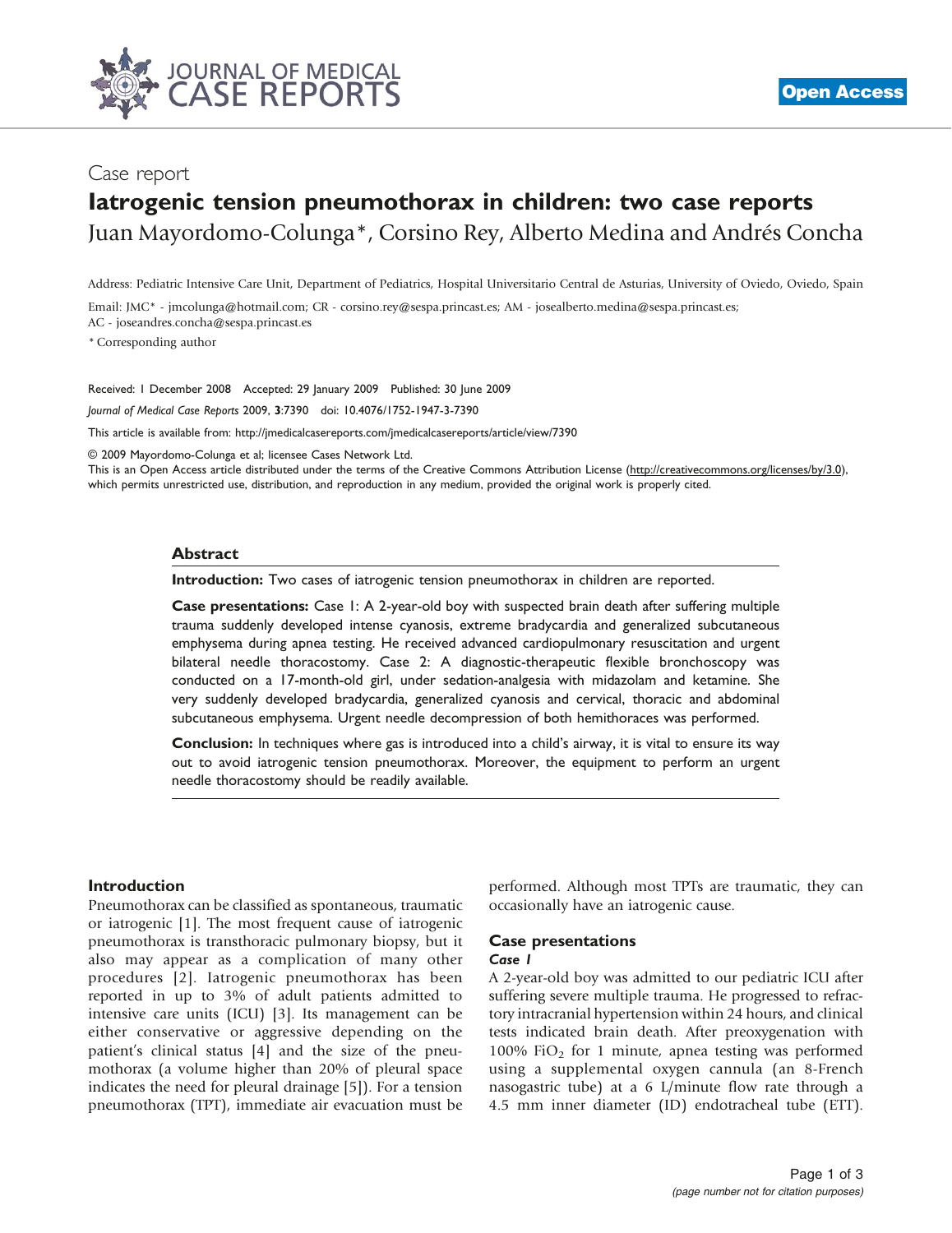About 60 seconds later, the child suddenly developed intense cyanosis, severe bradycardia and massive subcutaneous emphysema. The supplemental oxygen cannula was immediately removed and urgent needle thoracostomy was performed on both hemithoraces. A large amount of air was evacuated from the right hemithorax, and some from the left one. A chest tube was placed on the right side. Chest compressions and three doses of adrenaline were also applied, and the patient regained stability.

Chest X-ray performed after the acute situation showed pneumoperitoneum, subcutaneous emphysema and right pneumothorax, with a chest tube on the right side. According to the family's wishes, organ donation was performed 2 days later.

# Case 2

A 17-month-old girl presented with persistent atelectasis of her left lower lobe as a consequence of complicated pneumonia at the age of 8 months. A diagnostictherapeutic bronchoscopy was performed. The girl was symptom-free, with 100% oxygen saturation while breathing room air before undergoing the procedure. A 3.2 mm ID flexible bronchoscope was used, under unconscious sedation-analgesia with intravenous midazolam and ketamine. After two unsuccessful attempts due to desaturation, supplemental oxygen was administered through the bronchoscope suction channel at 5 L/minute flow rate. Ninety seconds later, the girl abruptly developed bradycardia, cyanosis and cervical, thoracic and abdominal subcutaneous emphysema. With the suspicion of TPT, an urgent needle decompression was performed on both hemithoraces, and the patient was subsequently intubated. Air escape was noted and chest tubes were inserted on both sides. The girl recovered to a stable situation and was maintained on mechanical ventilation for 72 hours, with no other complications.

Chest X-ray revealed pneumopericardium, pneumoperitoneum, subcutaneous emphysema and right pneumothorax, with a chest tube on the right side and right upper lobe atelectasis (Figure 1).

# **Discussion**

TPT is lethal without immediate treatment. Therefore, it should be recognized promptly during the patient's clinical evaluation because there is no time for performing a chest X-ray. In ventilated patients, the onset of TPT is always rapid and it immediately produces a progressive drop of oxygen saturation and cardiac output, an increase in ventilation pressures, ipsilateral chest hyper-expansion, hypomobility and hypoventilation [\[6\]](#page-2-0). It is worth noting that any pneumothorax can turn into a TPT if positive pressure is applied.



Figure 1. Thorax-abdomen radiography showing pneumopericardium, pneumoperitoneum, subcutaneous emphysema and right pneumothorax, with right upper lobe atelectasis. Chest tubes in both hemithoraces.

The most frequent pneumothorax findings in a conscious patient are respiratory distress, chest pain, tachycardia and ipsilateral hypoventilation, according to Leigh-Smith's review [[6\]](#page-2-0). When symptoms and signs are not clear and the patient's situation is not critical, chest X-ray can be very helpful. In TPT, as in our two cases, abrupt presentation and impending cardiac arrest demand immediate needle decompression.

The same mechanism was responsible for TPT development in our two reported cases. Supplemental oxygen was administered in both cases, and the air outflow was partially blocked, so that air entry exceeded air exit. This was the reason why the sequence of lung hyperinflation, tension pneumothorax, pneumomediastinum and subcutaneous emphysema occurred [\[7](#page-2-0)]. A case reported by Burns and Russell during apnea testing had similar manifestations, but the main production mechanism was a perforation of the distal trachea or left mainstem bronchus by the oxygen cannula [[8\]](#page-2-0).

In both our cases, the external diameters of the endotracheal cannula and of the bronchoscope should be